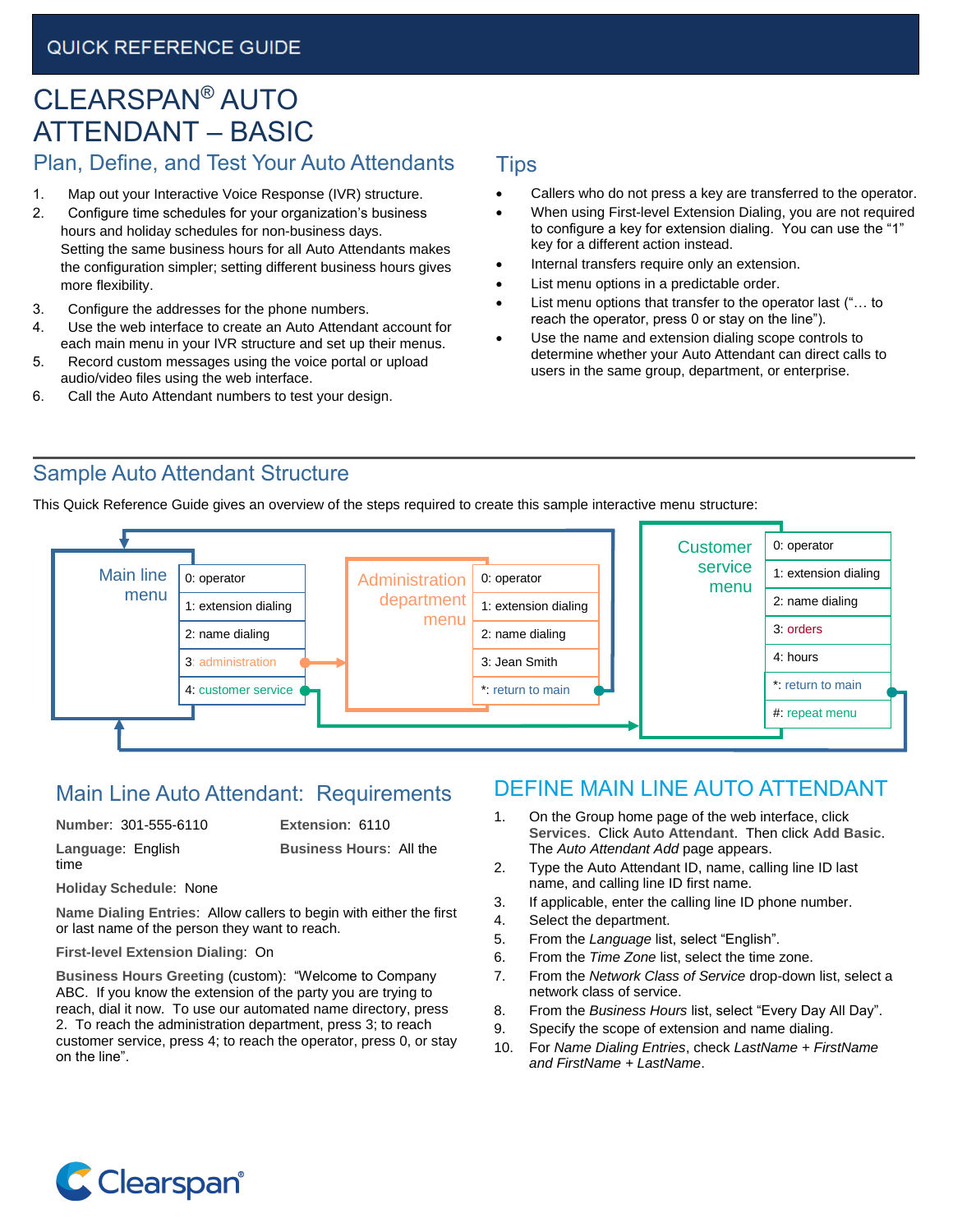- 11. Specify the time in seconds after which the call should be transferred to the operator.
- 12. Click **OK**. The *Group Auto Attendant* page appears listing existing Auto Attendants.

### ADD CUSTOM GREETING TO ANNOUNCEMENT REPOSITORY

- 1. On the *Group – Auto Attendant* page, click **Edit** in the row for the Auto Attendant. Click **Announcement Repository**, then click **Add**. The *Auto Attendant – Announcement Repository Add* page appears.
- 2. Type the announcement name and click **Browse** to locate and upload the audio file with the custom greeting. Click **OK**

# SET BUSINESS HOURS MENU

- 1. Select the Auto Attendant. On the *Group – Auto Attendant* page, click **Edit** or any item in the row of the Auto Attendant. The *Auto Attendant – Profile* menu page appears.
- 2. From the *Options* list, click **Menus**. The *Auto Attendant – Menus* menu page appears.
- 3. Click **Business Hours Menu**. The *Auto Attendant Business Hours Menu* page appears.
- 4. Click **Personal Greeting** and select the greeting from the *Audio* drop-down list.
- 5. Check the *Enable first-level extension dialing box* to allow callers to dial an extension immediately after the greeting.
- 6. Configure the menu as follows:

| <b>Key</b> | <b>Description</b> | <b>Action</b>                  | <b>Action Data</b> |
|------------|--------------------|--------------------------------|--------------------|
| 0          | Group operator     | Transfer to operator           | 6111               |
| 1          | Dial by extension  | <b>Extension dialing</b>       |                    |
| 2          | Dial by name       | Name dialing                   |                    |
| 3          | Administration     | <b>Transfer with</b><br>prompt | 6114               |
| 4          | Customer service   | <b>Transfer with</b><br>prompt | 6115               |

#### 7. Click **OK**.

**NOTE**: The Main Line Auto Attendant has business hours all the time; you do not need to configure an after-hours greeting and dialing menu.

# SET AUTO ATTENDANT ADDRESSES

- 1. From the *Options* list, select *Profile*. The *Auto Attendant – Profile* menu page appears.
- 2. Click **Addresses**. The *Auto Attendant - Addresses* page appears.
- 3. From the *Phone Number* list, select "3015556110". The extension appears in the *Extension* box.
- 4. Configure an access device that supports analog phones (an IAD gateway, not a SIP phone).
- 5. Save your changes by clicking **OK**.

# Administration Auto Attendant: **Requirements**

| Extension: 6114 |  |
|-----------------|--|
|                 |  |

2012

**Language: English** 

**Business Hours**: Mon to Fri **Holiday Schedule**: USA

**Name Dialing Entries**: Require callers to begin with the last name of the person they want to reach.

**First-level Extension Dialing**: On

**Business Hours Greeting** (custom): "You have reached the administration department of Company ABC. If you know the extension of the party you are trying to reach, dial it now. To use our automated name directory, press 2. To reach Jean Smith, press 3. To go back to the previous menu, press the star key. To reach the operator, press 0 or stay on the line."

**After Hours Greeting** (system default for First-level Extension Dialing): "Welcome. Our offices are now closed. If you know the extension of the party you are trying to reach, dial it now. To use our automated name directory, press 2. Thank you for calling."

### DEFINE ADMINISTRATION AUTO ATTENDANT

- 1. On the *Group – Auto Attendant* page, click **Add Basic**. The *Auto Attendant Add* page appears.
- 2. Type the Auto Attendant ID, name, calling line ID last name, and calling line ID first name.
- 3. If applicable, enter the calling line ID phone number.
- 4. Select the department.
- 5. From the *Language* list, select "English".
- 6. From the *Time Zone* list, select the time zone.
- 7. From the *Network Class of Service* drop-down list, select a network class of service.
- 8. From the *Business Hours* list, select "Mon to Fri".
- 9. From the *Holiday Schedule* list, select "USA 2014".
- 10. Specify the scope of extension and name dialing.
- 11. For Name Dialing Entries, check LastName + FirstName and FirstName + LastName.
- 12. Specify the time in seconds after which the call should be transferred to the operator.
- 13. Click **OK**. The *Group Auto Attendant* page appears.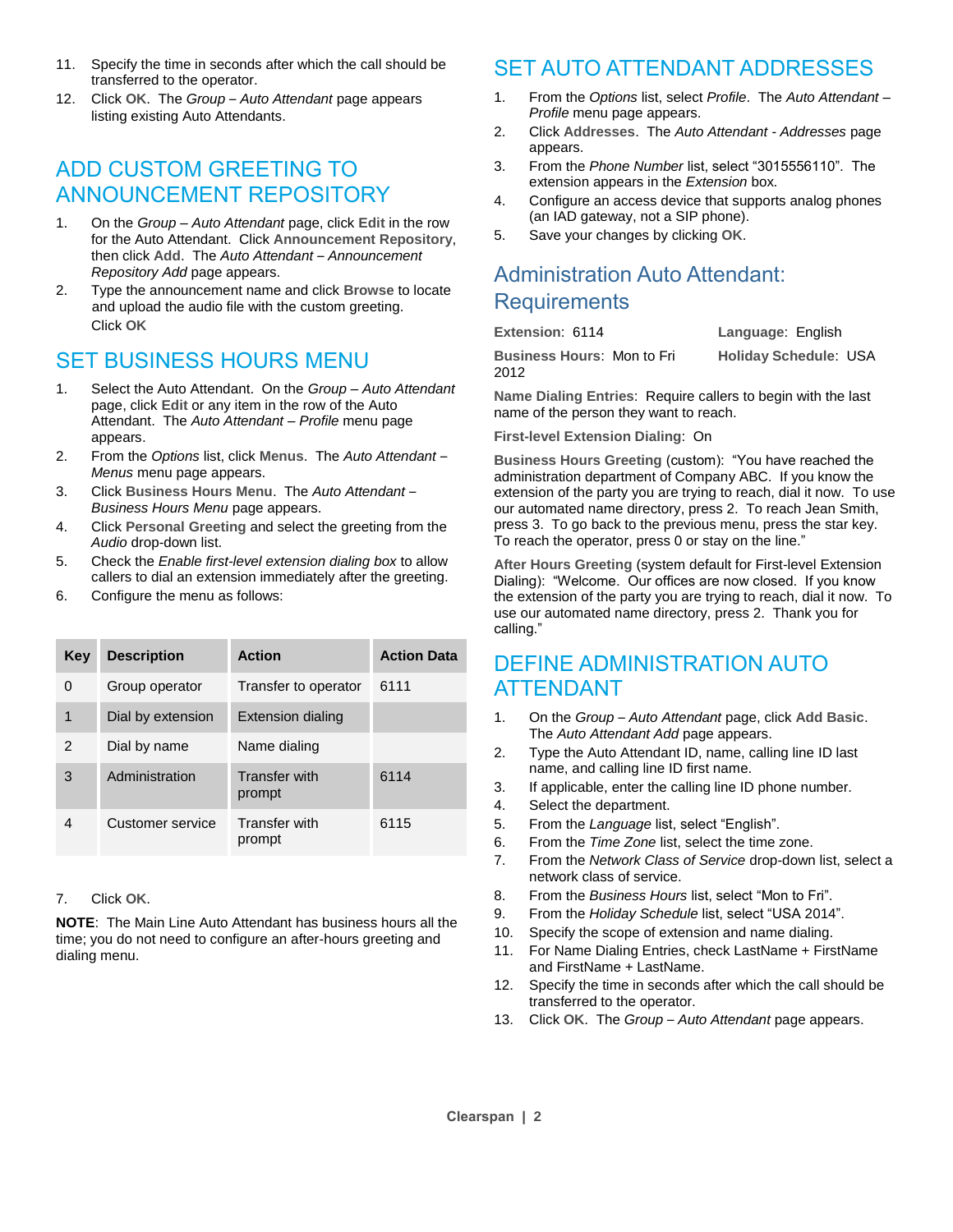### ADD CUSTOM GREETING TO ANNOUNCEMENT REPOSITORY

- 1. On the *Group – Auto Attendant* page, click **Edit** or any item in the row for the Auto Attendant you are configuring. Click **Announcement Repository**, then click **Add**. The *Auto Attendant – Announcement Repository Add* page appears.
- 2. Type the announcement name and click **Browse** to locate and upload the audio file with the custom greeting.
- 3. Click **OK**

# SET BUSINESS HOURS MENU

- 1. Select the Auto Attendant. On the *Group – Auto Attendant* page, click **Edit** or any item in the row for the Auto Attendant. The *Auto Attendant – Profile* menu page appears.
- 2. From the *Options* list, click **Menus**. The *Auto Attendant – Menus* menu page appears.
- 3. Click **Business Hours Menu**. The *Auto Attendant Business Hours Menu* page appears.
- 4. Click **Personal Greeting** and select the greeting from the *Audio* drop-down list.
- 5. Check the *Enable first-level extension dialing* box to allow callers to dial an extension immediately after the greeting.
- 6. Configure the menu as follows:

| <b>Key</b>    | <b>Description</b>   | <b>Action</b>                  | <b>Action Data</b> |
|---------------|----------------------|--------------------------------|--------------------|
| 0             | Group operator       | Transfer to operator           | 6111               |
| 1             | Dial by<br>extension | <b>Extension dialing</b>       |                    |
| $\mathcal{P}$ | Dial by name         | Name dialing                   |                    |
| 3             | Jean Smith           | <b>Transfer with</b><br>prompt | 6120               |
| 4             | Main Line            | <b>Transfer with</b><br>prompt | 6110               |

7. Click **OK**. The *Auto Attendant – Menus* menu page appears.

# **SET AFTER HOURS MENU**

- 1. Click **After Hours Menu**. The *Auto Attendant After Hours Menu* page appears.
- 2. Click **Default Greeting**.
- 3. Check the *Enable first-level extension dialing* box to allow callers to dial an extension immediately after the greeting.

4. Configure the menu as follows:

| Key | <b>Description</b>   | <b>Action</b>            | <b>Action Data</b> |
|-----|----------------------|--------------------------|--------------------|
| 0   | Group operator       | Transfer to operator     | 6111               |
| 1   | Dial by<br>extension | <b>Extension dialing</b> |                    |
|     | Dial by name         | Name dialing             |                    |

5. Click **OK**. The *Auto Attendant – Menus* menu page appears.

### SET AUTO ATTENDANT ADDRESSES

- 1. From the *Options* list, select *Profile*. The *Auto Attendant – Profile* menu page appears.
- 2. Click **Addresses**. The *Auto Attendant - Addresses* page appears.
- 3. In the *Extension* box, type "6114".
- 4. Configure an access device that supports analog phones (an IAD gateway, not a SIP phone).
- 5. Save your changes by clicking **OK**.

### Customer Service Auto Attendant: **Requirements**

| Extension: 6115                           | Language: English            |
|-------------------------------------------|------------------------------|
| <b>Business Hours: Mon to Fri</b><br>2012 | <b>Holiday Schedule: USA</b> |

**Name Dialing Entries**: Callers can begin with the last name or the first name of the person they want to reach.

**First-level Extension Dialing**: Off

**Business Hours Greeting** (custom): "You have reached the customer service department of Company ABC. To dial an extension, press 1. To use our automated name directory, press 2. To place an order, press 3. To go back to the previous menu, press the star key. To repeat this menu, press the pound key. To reach an operator, press 0 or stay on the line."

**After Hours Greeting** (custom): "You have reached the customer service department of Company ABC. Our offices are now closed. To leave a message at an extension, press 1. To use our automated name directory, press 2. To listen to our business hours, press 4. Thank you for calling."